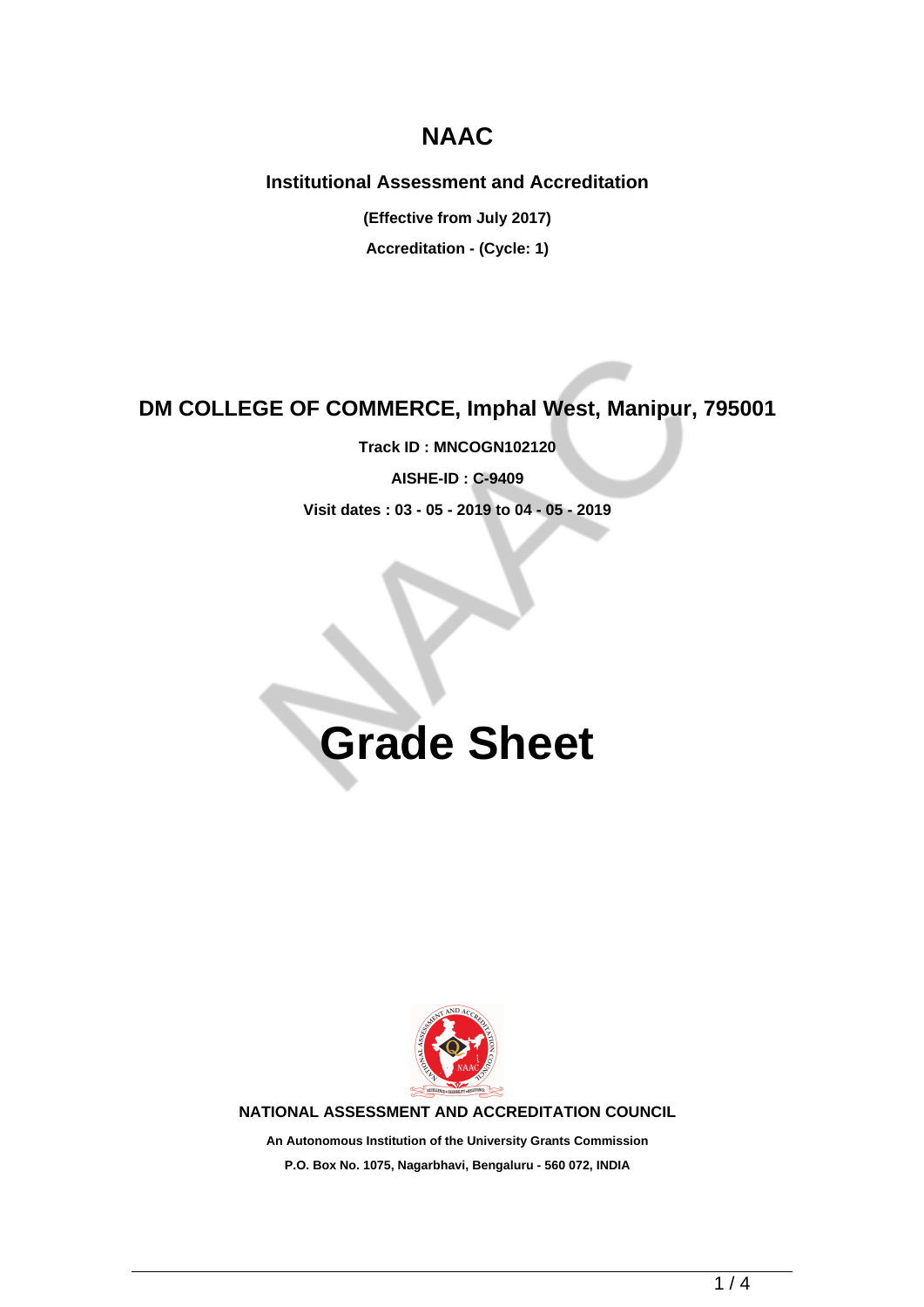### **Name of the Institution: DM COLLEGE OF COMMERCE Type of the Institution: Affiliated college Dates of Visit: 03 - 05 - 2019 to 04 - 05 - 2019**

| <b>No</b>      | <b>Criteria</b>                                   | Weightage<br>$(W_i)$                             | <b>Criterion-wise</b><br>weighted Grade<br><b>Point</b><br>$(CrWGP_i)$ | <b>Criterion-</b><br>wise Grade<br><b>Point</b><br><b>Averages</b><br>(CrWGP <sub>i</sub><br>$IW_i$ |
|----------------|---------------------------------------------------|--------------------------------------------------|------------------------------------------------------------------------|-----------------------------------------------------------------------------------------------------|
| $\mathbf{1}$   | <b>Curricular Aspects</b>                         | 80                                               | 205                                                                    | 2.56                                                                                                |
| $\overline{2}$ | Teaching-learning and<br>Evaluation               | 340                                              | 913                                                                    | 2.69                                                                                                |
| 3              | Research, Innovations<br>and Extension            | 110                                              | 146                                                                    | 1.33                                                                                                |
| $\overline{4}$ | Infrastructure and<br><b>Learning Resources</b>   | 90                                               | 206                                                                    | 2.29                                                                                                |
| 5              | Student Support and<br>Progression                | 130                                              | 113                                                                    | 0.87                                                                                                |
| 6              | Governance, Leadership<br>and Management          | 100                                              | 185                                                                    | 1.85                                                                                                |
| $\overline{7}$ | Institutional Values and<br><b>Best Practices</b> | 100                                              | 162                                                                    | 1.62                                                                                                |
| <b>Total</b>   |                                                   | $\overline{7}$<br>950<br>$\Sigma$ (W)<br>$i = 1$ | $\overline{7}$<br>$\sum$ (CrWGP) =<br>1930<br>$i = 1$                  | 2.03                                                                                                |

 $\overline{7}$  $\overline{7}$ **Institutional = = 1930 /950 = 2.03 CGPA**  $i = 1$  $i = 1$ 

**Grade: B**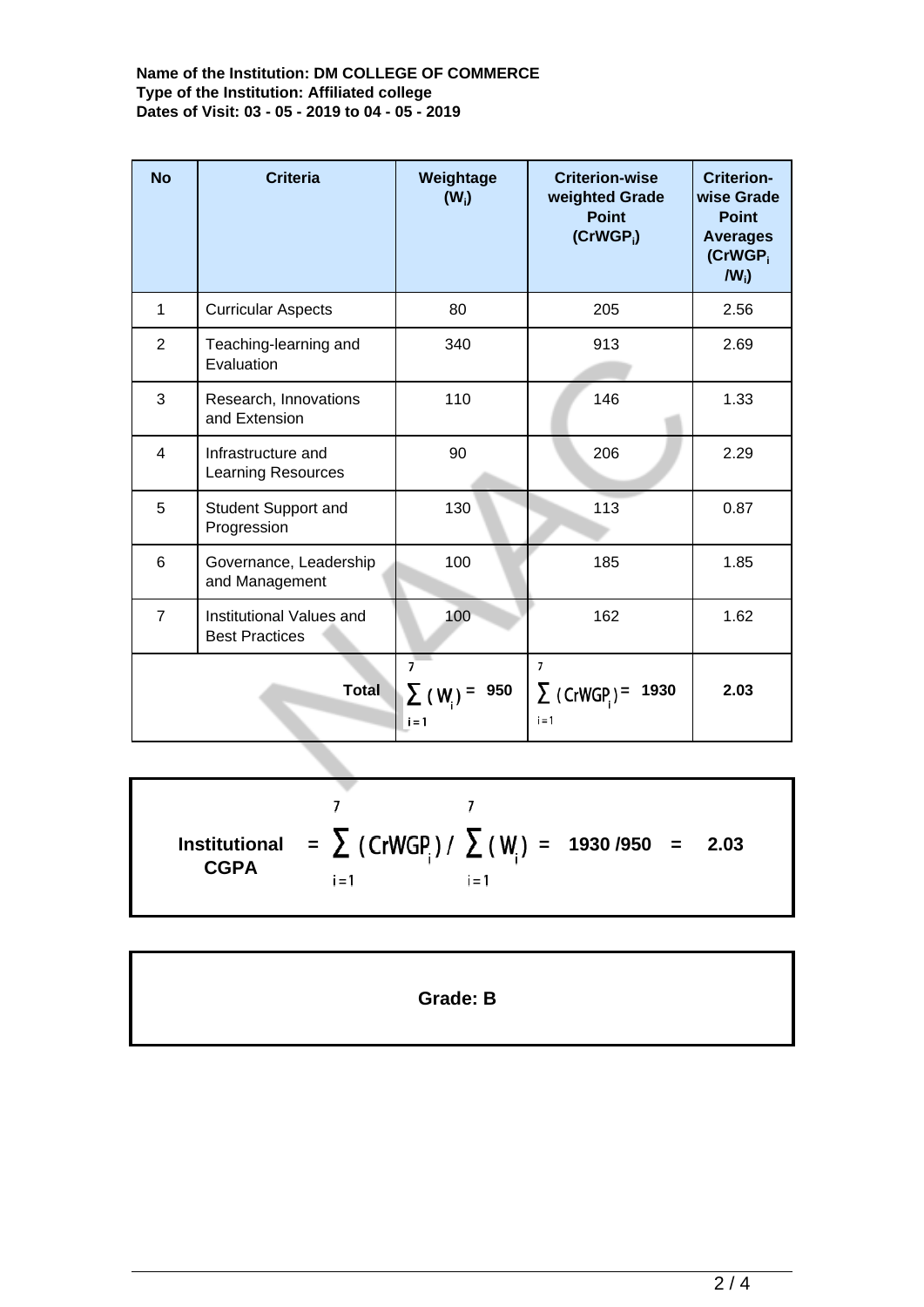#### **Name of the Institution: DM COLLEGE OF COMMERCE Type of the Institution: Affiliated college Dates of Visit: 03 - 05 - 2019 to 04 - 05 - 2019**

| <b>Criterion 1: Curricular Aspects</b><br>1.1<br>40<br>Curricular Planning and<br>15<br>Implementation<br>1.2<br><b>Academic Flexibility</b><br>20<br>50<br>1.3<br><b>Curriculum Enrichment</b><br>45<br>25<br>1.4<br>20<br>70<br>Feedback System<br>$\Sigma$ W <sub>1</sub> =80<br>$\Sigma$ (KIWGP) <sub>1</sub> = 205<br><b>Total</b> |  |  |  |  |  |  |  |
|-----------------------------------------------------------------------------------------------------------------------------------------------------------------------------------------------------------------------------------------------------------------------------------------------------------------------------------------|--|--|--|--|--|--|--|
|                                                                                                                                                                                                                                                                                                                                         |  |  |  |  |  |  |  |
|                                                                                                                                                                                                                                                                                                                                         |  |  |  |  |  |  |  |
|                                                                                                                                                                                                                                                                                                                                         |  |  |  |  |  |  |  |
|                                                                                                                                                                                                                                                                                                                                         |  |  |  |  |  |  |  |
|                                                                                                                                                                                                                                                                                                                                         |  |  |  |  |  |  |  |
|                                                                                                                                                                                                                                                                                                                                         |  |  |  |  |  |  |  |
| $\sum$ (KIWGP) <sub>1</sub> / $\sum$ W <sub>1</sub> =<br>Calculated CrGPA <sub>1</sub> =<br>$205/80 = 2.56$                                                                                                                                                                                                                             |  |  |  |  |  |  |  |
| <b>Criterion 2: Teaching-learning and Evaluation</b>                                                                                                                                                                                                                                                                                    |  |  |  |  |  |  |  |
| 2.1<br><b>Student Enrollment and Profile</b><br>30<br>20                                                                                                                                                                                                                                                                                |  |  |  |  |  |  |  |
| 2.2<br>50<br>130<br>Catering to Student Diversity                                                                                                                                                                                                                                                                                       |  |  |  |  |  |  |  |
| 2.3<br><b>Teaching-Learning Process</b><br>110<br>50                                                                                                                                                                                                                                                                                    |  |  |  |  |  |  |  |
| 2.4<br><b>Teacher Profile and Quality</b><br>80<br>260                                                                                                                                                                                                                                                                                  |  |  |  |  |  |  |  |
| 2.5<br><b>Evaluation Process and Reforms</b><br>50<br>135                                                                                                                                                                                                                                                                               |  |  |  |  |  |  |  |
| 2.6<br>40<br>80<br><b>Student Performance and Learning</b><br><b>Outcomes</b>                                                                                                                                                                                                                                                           |  |  |  |  |  |  |  |
| 2.7<br>50<br>168<br><b>Student Satisfaction Survey</b>                                                                                                                                                                                                                                                                                  |  |  |  |  |  |  |  |
| $\Sigma$ W <sub>2</sub> =340<br>$\sum$ (KIWGP) <sub>2</sub> = 913<br><b>Total</b>                                                                                                                                                                                                                                                       |  |  |  |  |  |  |  |
| Calculated CrGPA <sub>2</sub> = $\sum$ (KIWGP) <sub>2</sub> / $\sum$ W <sub>2</sub> = 913 /340 = 2.69                                                                                                                                                                                                                                   |  |  |  |  |  |  |  |
| <b>Criterion 3: Research, Innovations and Extension</b>                                                                                                                                                                                                                                                                                 |  |  |  |  |  |  |  |
| 3.1<br>Resource Mobilization for Research<br>10<br>6                                                                                                                                                                                                                                                                                    |  |  |  |  |  |  |  |
| 3.2<br>10<br>Innovation Ecosystem<br>10                                                                                                                                                                                                                                                                                                 |  |  |  |  |  |  |  |
| <b>Research Publications and Awards</b><br>3.3<br>20<br>0                                                                                                                                                                                                                                                                               |  |  |  |  |  |  |  |
| 120<br>3.4<br><b>Extension Activities</b><br>60                                                                                                                                                                                                                                                                                         |  |  |  |  |  |  |  |
| 3.5<br>Collaboration<br>10 <sup>1</sup><br>10 <sup>1</sup>                                                                                                                                                                                                                                                                              |  |  |  |  |  |  |  |
| $\Sigma$ W <sub>3</sub> =110<br>$\sum$ (KIWGP) <sub>3</sub> =146<br><b>Total</b>                                                                                                                                                                                                                                                        |  |  |  |  |  |  |  |
| Calculated CrGPA <sub>3</sub> = $\sum$ (KIWGP) <sub>3</sub> / $\sum$ W <sub>3</sub> =<br>$146/110 = 1.33$                                                                                                                                                                                                                               |  |  |  |  |  |  |  |
| <b>Criterion 4: Infrastructure and Learning Resources</b>                                                                                                                                                                                                                                                                               |  |  |  |  |  |  |  |
| 4.1<br><b>Physical Facilities</b><br>20<br>20                                                                                                                                                                                                                                                                                           |  |  |  |  |  |  |  |
| 4.2<br>Library as a Learning Resource<br>20<br>20                                                                                                                                                                                                                                                                                       |  |  |  |  |  |  |  |
| 4.3<br>IT Infrastructure<br>96<br>30                                                                                                                                                                                                                                                                                                    |  |  |  |  |  |  |  |
| 4.4<br>Maintenance of Campus<br>20<br>70<br>Infrastructure                                                                                                                                                                                                                                                                              |  |  |  |  |  |  |  |